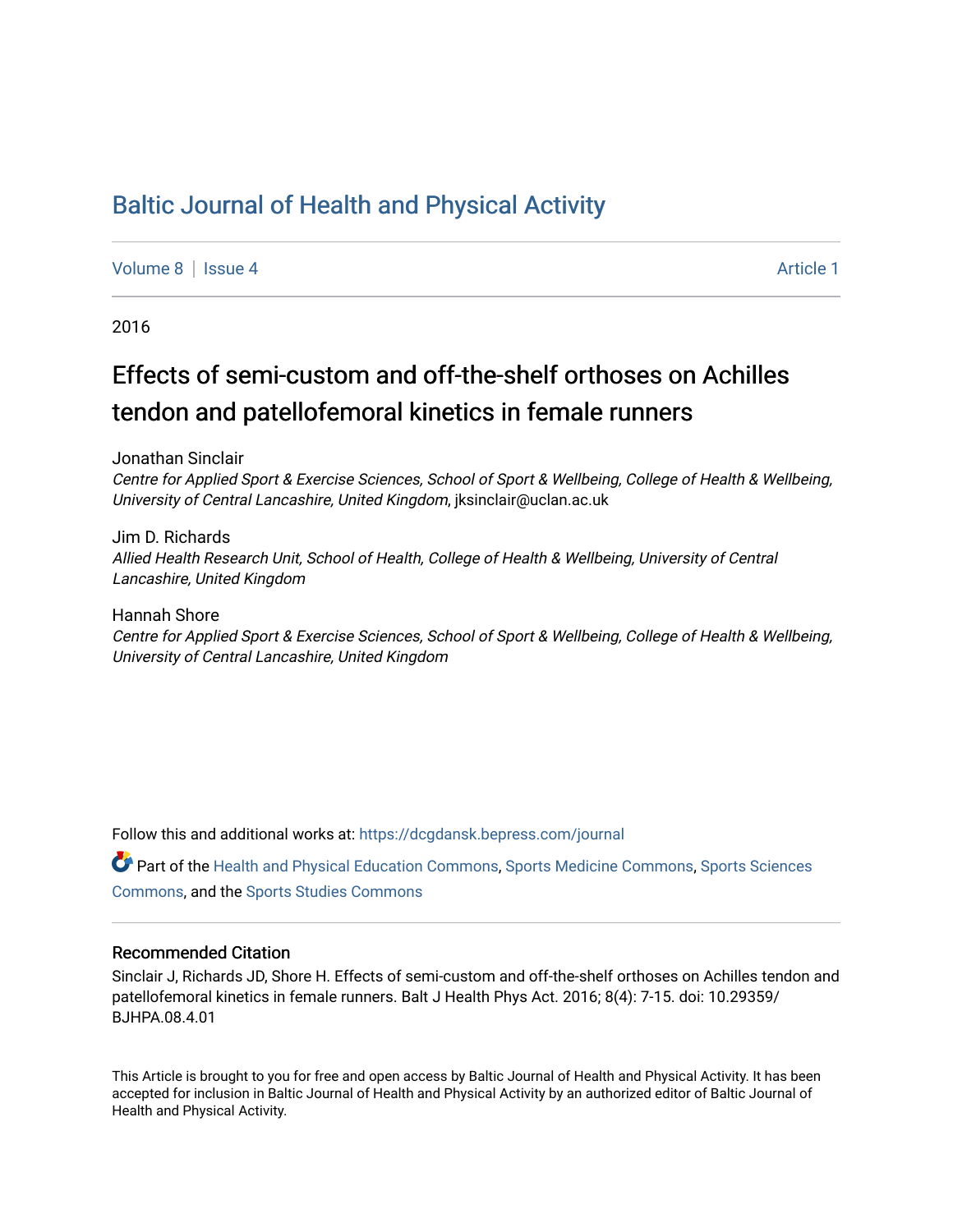**Authors' Contribution: A** Study Design **B** Data Collection **C** Statistical Analysis **D** Data Interpretation **E** Manuscript Preparation **F** Literature Search **G** Funds Collection

# **Effects of semi-custom and off-the-shelf orthoses on Achilles tendon and patellofemoral kinetics in female runners**

#### **Jonathan Sinclair1 ABCDEFG, Jim D. Richards2 ABCDEFG, Hannah Shore1 ABCDEFG**

- <sup>1</sup> Centre for Applied Sport & Exercise Sciences, School of Sport & Wellbeing, College of Health & Wellbeing, University of Central Lancashire, United Kingdom
- 2 Allied Health Research Unit, School of Health, College of Health & Wellbeing, University of Central Lancashire, United Kingdom

| abstract                     |                                                                                                                                                                                                                                                                                                                                                                                                                                                                                                                                                                                                                                                                                                                                                                                                      |
|------------------------------|------------------------------------------------------------------------------------------------------------------------------------------------------------------------------------------------------------------------------------------------------------------------------------------------------------------------------------------------------------------------------------------------------------------------------------------------------------------------------------------------------------------------------------------------------------------------------------------------------------------------------------------------------------------------------------------------------------------------------------------------------------------------------------------------------|
| <b>Background</b>            | The aim of the current investigation was to examine the effects of semi-custom and<br>off-the-shelf orthotics on the loads experienced by the patellofemoral joint and<br>the Achilles tendon in female runners.                                                                                                                                                                                                                                                                                                                                                                                                                                                                                                                                                                                     |
| <b>Material/Methods</b>      | Twelve female recreational runners ran at 4.0 m.s 1 whilst wearing no orthotics, semi-custom<br>orthotics and off-the-shelf orthotics. Kinetics and kinematics of running were obtained via a<br>force platform and a motion capture system. Differences between orthotic conditions were<br>contrasted using one-way repeated measures ANOVA.                                                                                                                                                                                                                                                                                                                                                                                                                                                       |
| <b>Results</b>               | The results showed that both patellofemoral contact force and pressure were significantly<br>lower in the no-orthotic (force = $3.21$ B.W & pressure = $8.18$ MPa) condition in comparison<br>to the off-the-shelf (force = $3.60$ MPa & pressure = $9.07$ B.W) and semi-custom orthoses<br>(force $= 3.69$ B.W & pressure $= 9.30$ MPa).                                                                                                                                                                                                                                                                                                                                                                                                                                                            |
| <b>Conclusions</b>           | The current investigation indicates that foot orthoses such as those examined in the current<br>investigation may place female runners at increased risk from patellofemoral disorders,<br>although future prospective research is required before this can be substantiated.                                                                                                                                                                                                                                                                                                                                                                                                                                                                                                                        |
| <b>Key words</b>             | Biomechanics, Achilles tendon, patellofemoral, orthoses                                                                                                                                                                                                                                                                                                                                                                                                                                                                                                                                                                                                                                                                                                                                              |
| article details              |                                                                                                                                                                                                                                                                                                                                                                                                                                                                                                                                                                                                                                                                                                                                                                                                      |
| <b>Article statistics</b>    | Word count: 2,578; Tables: 2; Figures: 2; References: 31                                                                                                                                                                                                                                                                                                                                                                                                                                                                                                                                                                                                                                                                                                                                             |
|                              | Received: October 2015; Accepted: October 2016; Published: December 2016                                                                                                                                                                                                                                                                                                                                                                                                                                                                                                                                                                                                                                                                                                                             |
| <b>Full-text PDF:</b>        | http://www.balticsportscience.com                                                                                                                                                                                                                                                                                                                                                                                                                                                                                                                                                                                                                                                                                                                                                                    |
| Copyright                    | © Gdansk University of Physical Education and Sport, Poland                                                                                                                                                                                                                                                                                                                                                                                                                                                                                                                                                                                                                                                                                                                                          |
| Indexation:                  | AGRO, Celdes, CNKI Scholar (China National Knowledge Infrastructure), CNPIEC, De Gruyter - IBR (International<br>Bibliography of Reviews of Scholarly Literature in the Humanities and Social Sciences), De Gruyter - IBZ<br>(International Bibliography of Periodical Literature in the Humanities and Social Sciences), DOAJ, EBSCO - Central<br>& Eastern European Academic Source, EBSCO - SPORTDiscus, EBSCO Discovery Service, Google Scholar, Index<br>Copernicus, J-Gate, Naviga (Softweco, Primo Central (ExLibris), ProQuest - Family Health, ProQuest - Health &<br>Medical Complete, ProQuest - Illustrata: Health Sciences, ProQuest - Nursing & Allied Health Source, Summon<br>(Serials Solutions/ProQuest, TDOne (TDNet), Ulrich's Periodicals Directory/ulrichsweb, WorldCat (OCLC) |
| <b>Funding:</b>              | This research received no specific grant from any funding agency in the public, commercial, or not-for-profit<br>sectors.                                                                                                                                                                                                                                                                                                                                                                                                                                                                                                                                                                                                                                                                            |
| <b>Conflict of interest:</b> | Authors have declared that no competing interest exists.                                                                                                                                                                                                                                                                                                                                                                                                                                                                                                                                                                                                                                                                                                                                             |
| <b>Corresponding author:</b> | Dr. Jonathan Sinclair, Division of Sport, Exercise and Nutritional Sciences, School of Sport Tourism and Outdoors,<br>University of Central Lancashire, Preston, Lancashire, PR1 2HE; e-mail: jksinclair@uclan.ac.uk                                                                                                                                                                                                                                                                                                                                                                                                                                                                                                                                                                                 |
| <b>Open Access License:</b>  | This is an open access article distributed under the terms of the Creative Commons Attribution-Non-commercial<br>4.0 International (http://creativecommons.org/licenses/by-nc/4.0/), which permits use, distribution, and<br>reproduction in any medium, provided the original work is properly cited, the use is non-commercial and is<br>otherwise in compliance with the license.                                                                                                                                                                                                                                                                                                                                                                                                                 |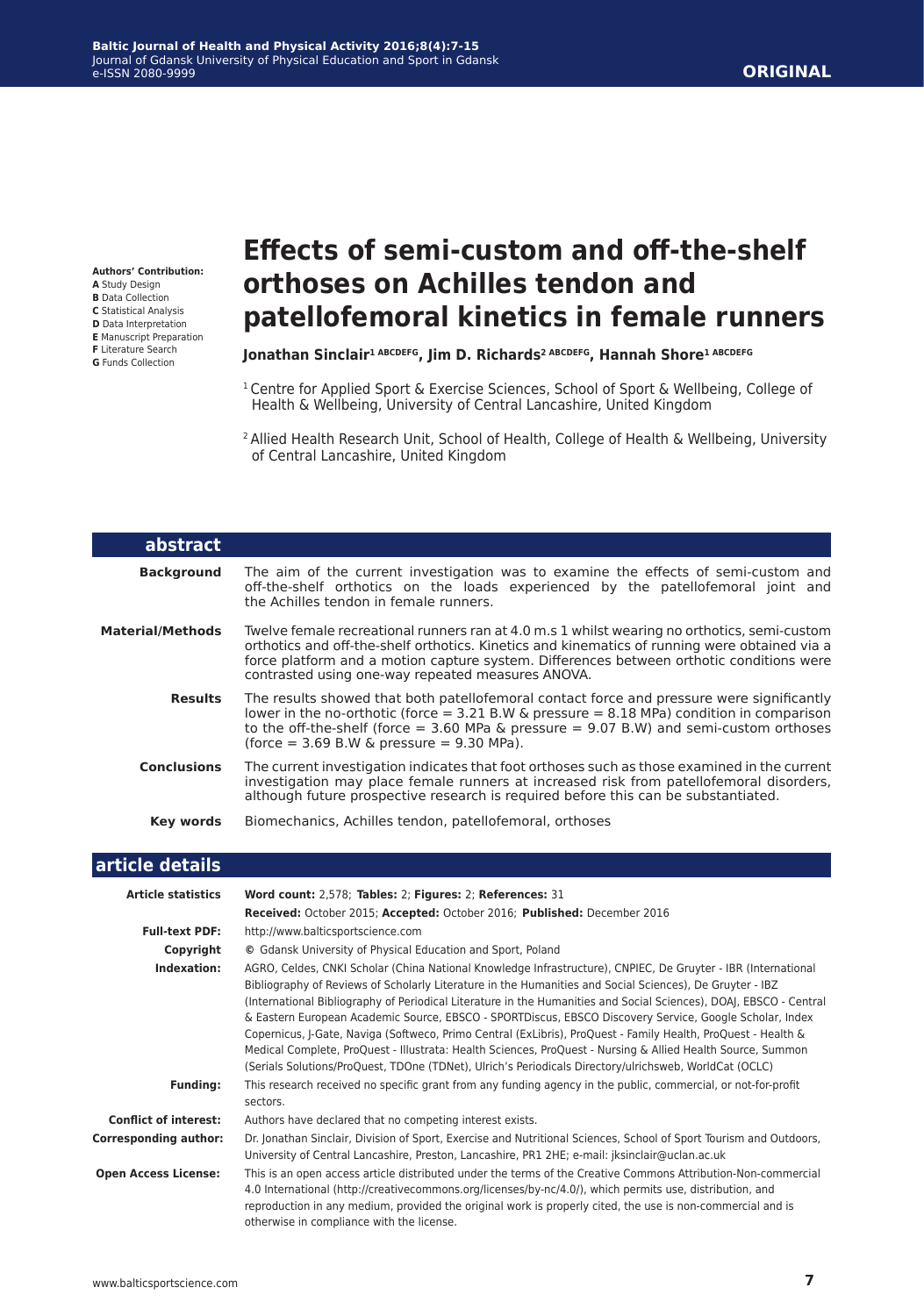## **introduction**

Runners are known to be highly susceptible to chronic injuries; as many as 80% of all who participate in running training will suffer from a chronic pathology over the course of one year [1]. The knee and ankle joints have been shown to be the most common injury sites and are associated with up to one fifth of all running injuries[1]. Female runners have been shown to be at much higher risk of experiencing a chronic running injury in comparison to age-matched males [2]. Conservative management of injuriesis preferable to surgical intervention; therefore, a number of different mechanisms have been examined in clinical/ biomechanical literature. Shoe orthoses are frequently employed in an attempt to manage running injuries [3] and have thus received considerable attention.

Sinclair et al. [4] showed that using an off-the-shelf orthotic served to significantly reduce the loading rate and tibial acceleration parameters. Laughton et al. [5] investigated the influence of custom-moulded foot orthoses on the loading rate of the vertical ground reaction force. Their findings also indicated that foot orthoses reduced the vertical rate of loading. Fong et al. [6] investigated the influence of an off-the-shelf orthotic on rearfoot kinematics during running. Their findings show that the magnitude of peak ankle eversion was significantly reduced when wearing orthoses. Telfer et al. [7] examined the effects of a custom orthotic device with different medial wedge angles on tibiocalaneal kinematics during running. Their results indicated that the magnitude of peak eversion and tibial internal rotation were reduced with increases in medial wedge angle. The results of Sinclair et al. [4] showed however that an off-the-shelf orthotic device did not significantly influence the peak angle of ankle eversion or tibial internal rotation compared to running with no orthotic device. Similarly Laughton et al. [5] demonstrated using a custom-moulded foot orthoses that the angle of peak ankle eversion was not significantly influenced.

A large range of foot orthoses are available which are typically classified either as off-the-shelf or custom devices. Off-the-shelf devices are prefabricated by the manufacturer and thus the design and fit of the devices are predetermined and thus cannot be altered. Custom orthoses conversely allow the shape, design and fit of the orthotic to be specifically tailored to the individual needs of the wearer. Typically, custom orthoses are very expensive, however, and can take several weeks to manufacture. Therefore, a large number of runners select offthe-shelf orthoses which are not tailored to the individual requirements and fit of each user. In response to this, orthotic manufacturers have introduced semicustom devices which the user can heat mould to fit each runners feet more readily. This allows the user to fit the orthoses more closely to their own foot but at a much lower cost in relation to fully custom devices. The biomechanical effects of semi-custom orthoses have received little attention however.

Ferber & Benson [8] investigated the influence of a semi-custom orthotic on multi-segment foot kinematics and plantar fascia strain during walking. Their results indicate that the semi-custom device significantly reduced plantar fascia strain, but did not affect multi-segment foot kinematics. Zifchock & Davis [9] examined the influence of both custom and semi-custom orthoses on foot eversion during walking. They showed that both devices were effective at reducing eversion velocity and excursion in comparison to no orthotic, but no differences between orthoses were shown.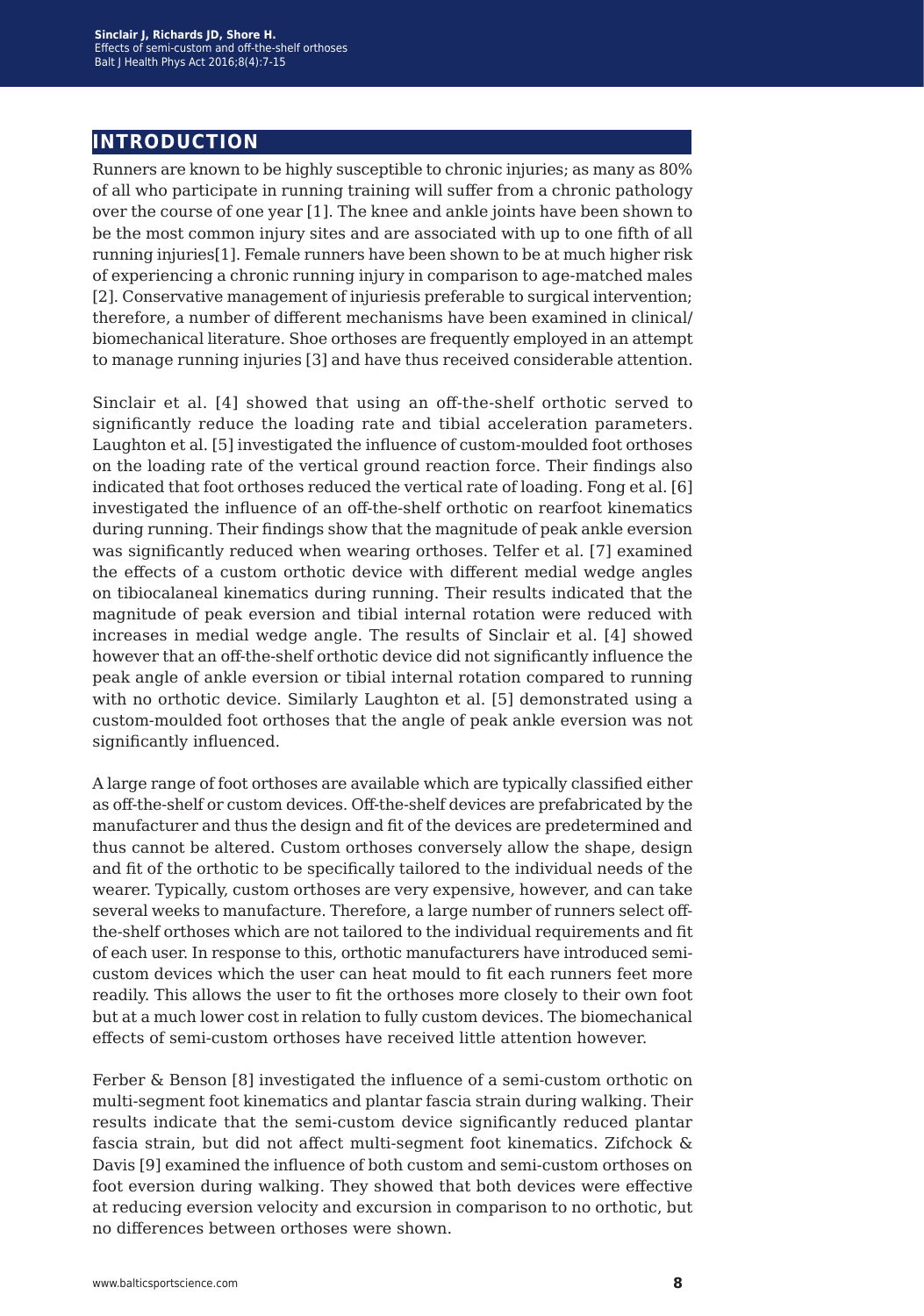The effects of foot orthoses on the loads experienced by the patellofemoral joint have been examined previously. Sinclair et al. [10] examined the effects of off-the-shelf orthoses on the forces experienced by the patellofemoral joint in males. Their findings showed that orthoses mediated significant reductions in patellofemoral loading. Similarly, the influence of foot orthoses on the forces imposed on the Achilles tendon have been examined in previous work. Sinclair et al. [11] investigated the effects of off-the-shelf orthoses on the forces experienced by the Achilles tendon in male runners. Their observations indicated that orthoses were able to significantly reduce the load experienced by the Achilles tendon during running. However, current research with regards to the influence of semi-custom orthoses on the knee and ankle kinetic parameters linked to the aetiology of injury are not yet known. In addition,the effects of orthotic intervention on the loads experienced by the patellofemoral joint and Achilles tendon have not been investigated.

Therefore, the aim of the current investigation was to examine the effects of running in semi-custom and off-the-shelf orthotics on the loads experienced by the patellofemoral joint and Achilles tendon in female runners. The findings from the current study may provide important information to female runners regarding the conservative management of Achilles tendon and patellofemoral pathologies.

### **methods**

#### **participants**

Twelve female recreational runners (age  $21.19 \pm 3.05$  years, height 1.68  $\pm 0.09$  m and body mass 61.44  $\pm 3.25$  kg) took part in the current investigation. Ethical approval was obtained from the Universities STEMH ethical panel, and the procedures outlined in the declaration of Helsinki were followed.

#### **procedure**

All runners completed five successful trials in which they ran through a 22 m walkway at an average velocity of  $4.0 \text{ m.s}$ <sup>1</sup> in each running shoe condition. The participants struck an embedded piezoelectric force platform (Kistler Instruments) with their right foot [12]. The force platform was collected with a frequency of 1000 Hz. Running velocity was controlled using timing gates (SmartSpeed Ltd UK) and a maximum deviation of 5% from the pre-determined velocity was allowed. 3-D kinematic information from the stance phase of the running cycle was obtained using an eight-camera motion capture system (Qualisys Medical AB, Goteburg, Sweden) with a capture frequency of 250 Hz. The order in which participants performed in each footwear condition was counterbalanced. The stance phase was delineated as the duration over which > 20 N of vertical force was applied to the force platform [13].

The calibrated anatomical systems technique was utilised to quantify lower extremity kinematics [14]. In order to define the anatomical axes of the right thigh, shank and foot segments 19 mm circular retroreflective markers were positioned unilaterally at the calcaneus, 1st and 5th metatarsal heads, medial and lateral malleoli, medial and lateral epicondyle of the femur and contralaterally to the greater trochanter and iliac crest positions. The pelvis segment was defined using markers attached to the left and right anterior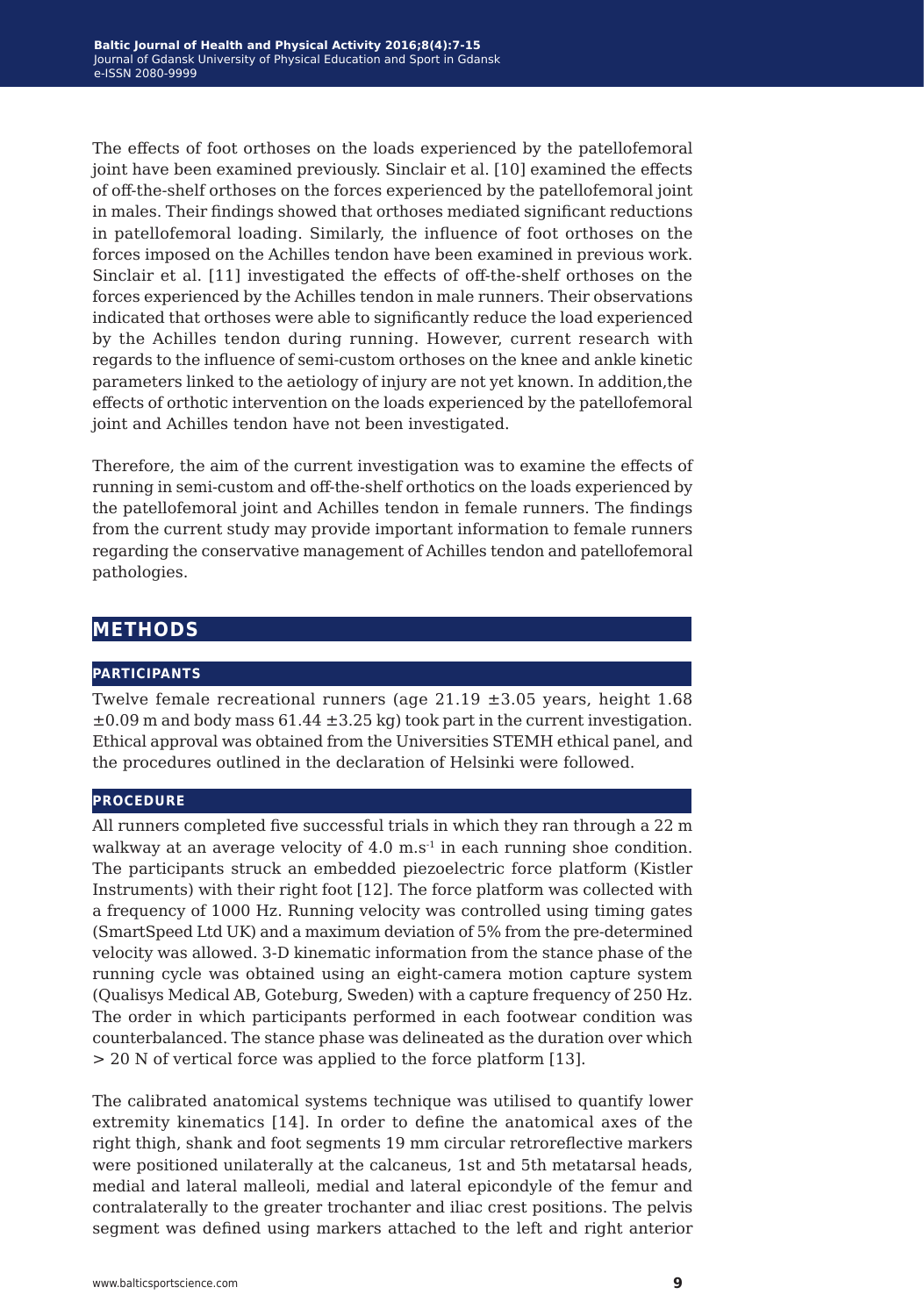superior iliac spines (ASIS) and posterior superior iliac spines (PSIS). The knee and ankle joint centres were delineated as the mid points between the femoral epicondyle and malleoli markers [15, 16]. The hip joint centre was estimated by equations based on the position of the ASIS markers [17]. To track the shank and thigh segments rigid carbon fibre clusters were utilized. The pelvis and foot segments were tracked using the ASIS and PSIS markers and the calcaneus, 1st and 5th metatarsal markers respectively. Static calibration trials were conducted with participants in the anatomical position allowing the anatomical markers to be referenced in relation to the tracking markers/ clusters.

#### **processing**

GRF and marker data were filtered at 50 and 12 Hz using a low pass Butterworth 4th order zero-lag filter and analysed using Visual 3D (C-Motion, Germantown, MD, USA). Kinematics of the knee and ankle joints were quantified using an XYZ cardan sequence of rotations (where  $X =$  sagittal plane;  $Y =$  coronal plane and  $Z =$  transverse plane). Kinematic curves were normalized to 100% of the stance phase then processed trials were averaged. Joint moments were computed using Newton-Euler inverse-dynamics. To quantify net joint moments anthropometric data, ground reaction forces and angular kinematics were used [18]. The net joint moments were subsequently normalized to participants' body mass and (Nm/kg).

To determine patellofemoral contact force and pressure, a previously utilized model was employed [19]. This technique has been adopted previously to resolve differences in patellofemoral force (PTF) and patellofemoral pressure (PP) when wearing different footwear [20, 21] and when running with and without orthoses [10]. Patellofemoral joint contact force (B.W) was estimated as a function of the knee flexion angle (kfa) and the knee extensor moment (ME), according to the biomechanical model described by Ho et al. [22]. The moment arm of the quadriceps muscle (mq) was calculated as a function of the knee flexion angle using non-linear equation, based on cadaveric information presented by van Eijden et al. [23]:

 $mq = 0.00008$  kfa<sup>3</sup> – 0.013 kfa<sup>2</sup> + 0.28 kfa + 0.046

Quadriceps force (QF) was then calculated using the formula below:

 $OF = ME / ma$ 

PTF was estimated using the QF and a constant (K):

 $PTF = QF * K$ 

The constant was described in relation to the kfa using a curve fitting technique based on the non-linear equation described by van Eijden et al. [23]:

K =  $(0.462 + 0.00147 \text{ kfa}^2 - 0.0000384 \text{ kfa}^2) / (1 - 0.0162 \text{ kfa} + 0.000155 \text{ kfa}^2)$  $-0.000000698$  kfa<sup>3</sup>)

PP (MPa) was calculated as a function of the PTF divided by the patellofemoral contact area. The contact area was described in accordance with the Ho et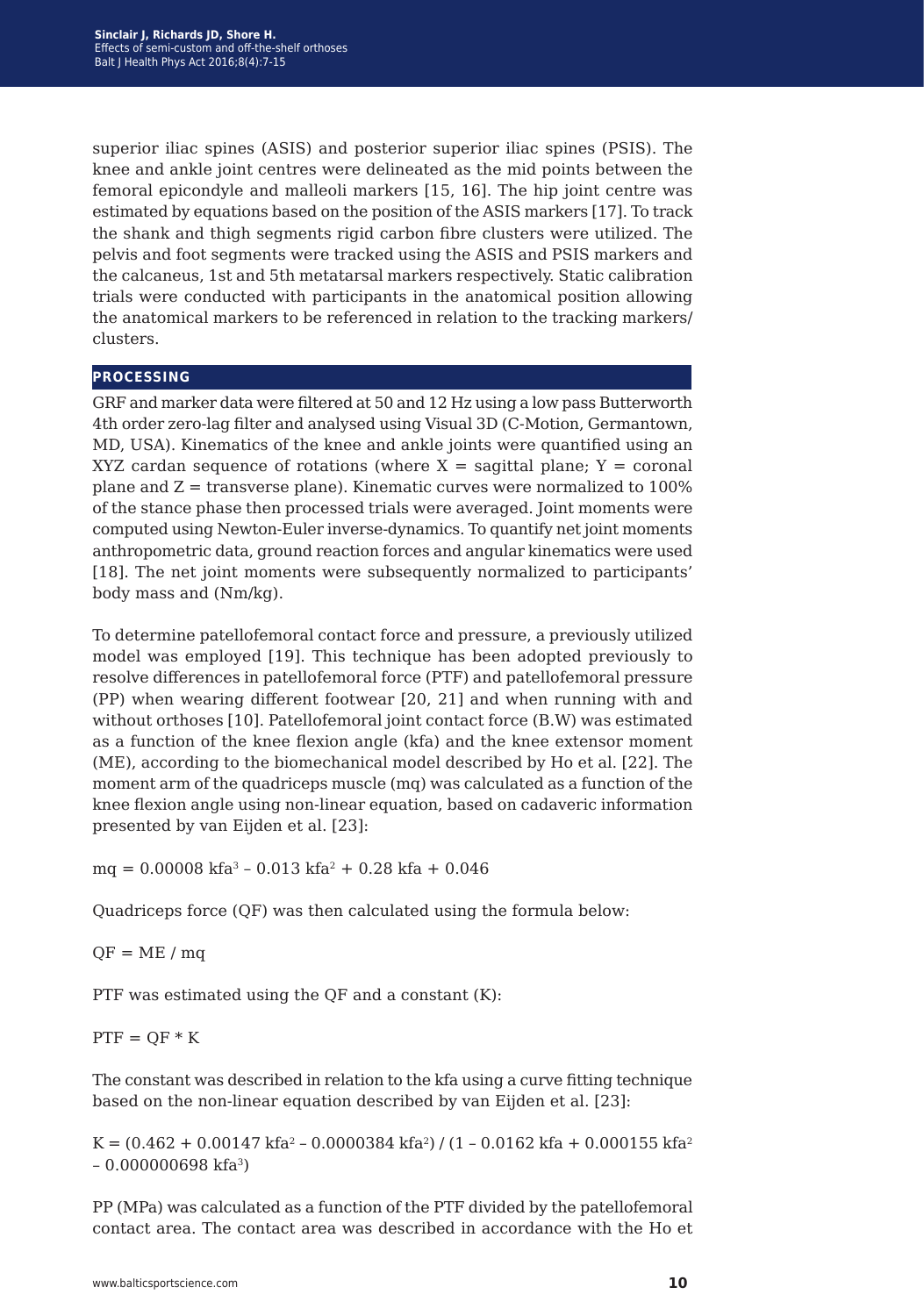al. [22] recommendations by fitting a second-order polynomial curve to the data of Powers et al. [24], who documented patellofemoral contact areas at varying levels of knee flexion.

 $PP = PTF / \text{contact area}$ 

Achilles tendon force (ATF) (B.W) was also determined using a previously described model [25]. This procedure has also been used previously to resolve differences in ATF between different footwear [21, 26] and also between running with and without orthotics [11]. ATF was calculated by dividing the plantarflexion moment (MPF) by the estimated Achilles tendon moment arm (mat). The moment arm was quantified as a function of the ankle sagittal plane angle (ak):

 $ATF = MPF / mat$ 

 $mat = -0.5910 + 0.08297$  ak  $-0.0002606$  ak<sup>2</sup>

In addition, both PTF and ATF average loading rate (B.W/s) were calculated by dividing the peak force by the time taken from footstrike to peak force. As changes in midsole interface have been shown to influence the stride characteristics of runners, the total PTF and ATF impulse (BW x s) were also quantified by multiplying the PTF and ATF estimated during the stance phase by the stance time [27].

#### **statistical analyses**

Means and standard deviations were calculated for each outcome measure for all conditions. Differences in the Achilles tendon and patellofemoral parameters between orthotic conditions were examined using one-way repeated measures ANOVAs, with significance accepted at the  $p \leq 0.05$  level [27]. Effect sizes were calculated using partial eta<sup>2</sup> ( $p\eta^2$ ). Post-hoc pairwise comparisons were conducted on all significant main effects. The data werescreened for normality using a Shapiro-Wilk test which confirmed that the normality assumption was met. All statistical actions were conducted using SPSS v22.0 (SPSS Inc., Chicago, USA).

#### **results**

Tables 1–2 and Figures 1–2 present Achilles tendon and patellofemoral kinetics as a function of orthotic and no-orthotic conditions. The results indicate that patellofemoral kinetics were significantly influenced as a function of orthotic intervention.

|                                   | No-orthotic |       | Off-the-shelf |       | Semi-custom |       |
|-----------------------------------|-------------|-------|---------------|-------|-------------|-------|
|                                   | Mean        | SD    | Mean          | SD    | Mean        | SD    |
| Peak Achilles tendon force (B.W)  | 5.23        | 1.20  | 5.42          | 0.94  | 5.52        | 0.94  |
| Time to Achilles tendon force (s) | 0.12        | 0.02  | 0.13          | 0.02  | 0.12        | 0.02  |
| Average loading rate (B.W/s)      | 45.72       | 17.00 | 45.19         | 13.35 | 47.17       | 12.77 |
| Impulse $(B.W.s)$                 | 0.60        | 0.17  | 0.63          | 0.15  | 0.63        | 0.13  |

Table 1. Achilles tendon kinetics as a function of orthotic intervention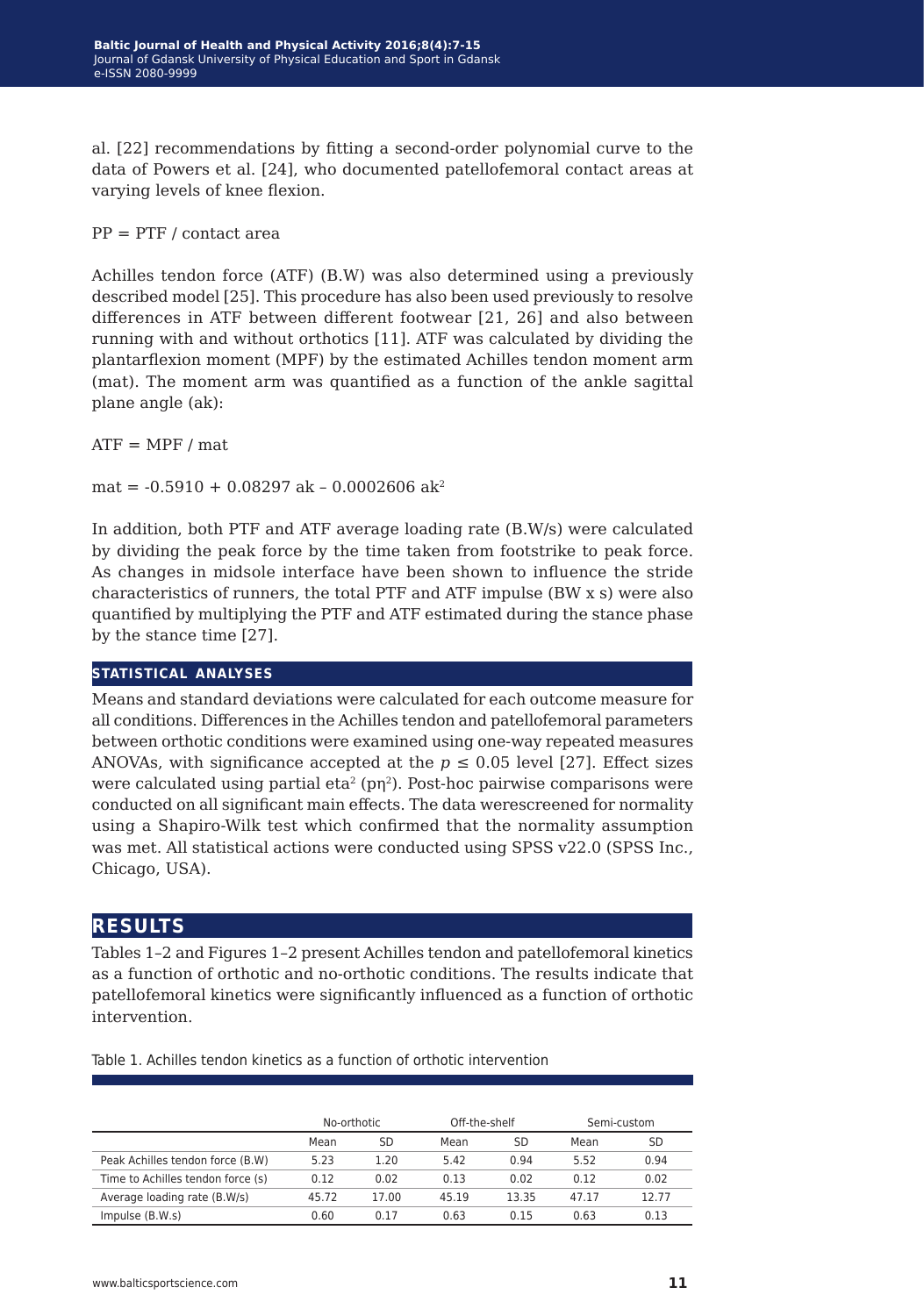#### Table 2. Patellofemoral kinetics as a function of orthotic intervention

|                                    | No-orthotic |           | Off-the-shelf |           | Semi-custom |           |
|------------------------------------|-------------|-----------|---------------|-----------|-------------|-----------|
|                                    | Mean        | <b>SD</b> | Mean          | <b>SD</b> | Mean        | <b>SD</b> |
| Peak patellofemoral force (B.W)    | 3.21        | 1.05      | 3.60          | 1.12      | 3.69        | 1.14      |
| Time to patellofemoral force (s)   | 0.08        | 0.02      | 0.08          | 0.01      | 0.09        | 0.02      |
| Peak patellofemoral pressure (B.W) | 8.18        | 2.43      | 9.07          | 2.57      | 9.30        | 2.56      |
| Average loading rate (B.W/s)       | 43.64       | 17.42     | 44.18         | 14.74     | 45.33       | 16.37     |
| Impulse $(B.W.s)$                  | 0.29        | 0.09      | 0.33          | 0.10      | 0.35        | 0.11      |



Fig. 1. Achilles tendon kinetics as a function of orthotic intervention, a. = Achilles tendon force (Black = no-orthotic, grey = semi-custom, dash = off-the-shelf)



Fig. 2. Patellofemoral kinetics as a function of orthotic intervention, a. = patellofemoral force,  $b.$  = patellofemoral pressure (Black = no-orthotic, grey = semi-custom, dash = off-the--shelf)

#### **achilles tendon forces**

No significant differences ( $p > 0.05$ ) in Achilles tendon kinetics were observed between footwear conditions (Table 1; Figure 1b).

#### **patellofemoral forces**

A significant main effect ( $p < 0.05$ ,  $p\eta^2 = 0.54$ ) was found for peak PTF. Posthoc pairwise comparisons showed that peak PTF was significantly greater in the off-the-shelf and semi-custom orthoses in comparison to running with no orthotics (Table 2; Figure 2b). In addition a significant main effect (*p <* 0.05,  $pp^2$  = 0.38) was shown for time to peak PTF. Post-hoc pairwise comparisons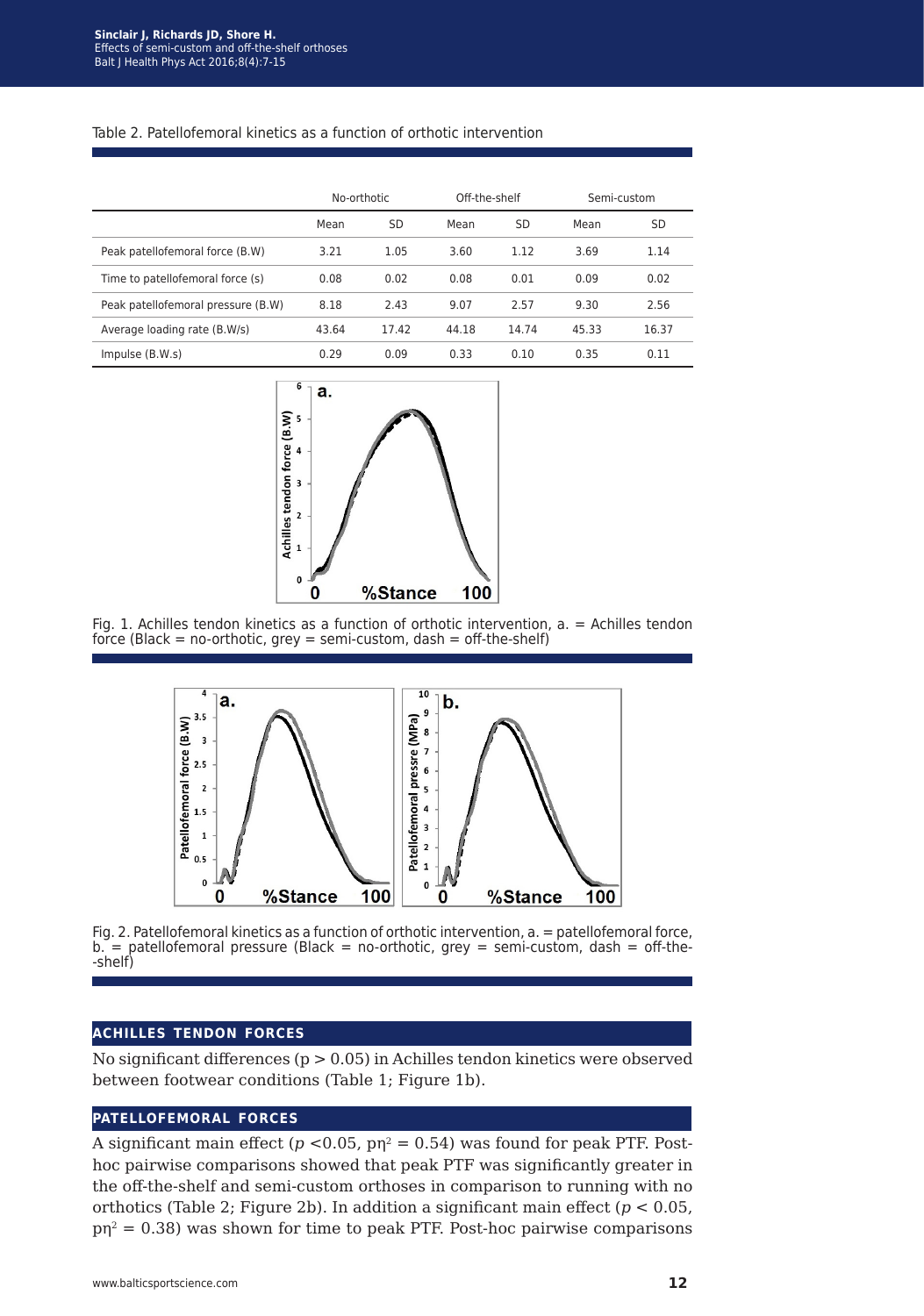showed that time to peak PTF was significantly longer in the off-the-shelf and semi-custom orthoses in comparison to running with no orthotics. A significant main effect ( $p < 0.05$ ,  $p_1^2 = 0.55$ ) was also shown for peak PP. Post-hoc pairwise comparisons showed that peak PP was significantly greater in the off-the-shelf and semi-custom orthoses in comparison to running with no orthotics (Table 2; Figure 2). Finally, a significant main effect (*p <* 0.05,  $pn^2 = 0.55$ ) was shown for PTF impulse. Post-hoc pairwise comparisons showed that PTF impulse was significantly greater in the off-the-shelf and semi-custom orthoses in comparison to running with no orthotics.

### **discussion**

The aim of the current investigation was to examine the effects of running in semi-custom and off-the-shelf orthotics on the loads experienced by the patellofemoral joint and the Achilles tendon in female runners. To the authors knowledge, this represents the first study to examine the influence of semicustom orthoses on the loads experienced by the patellofemoral joint and the Achilles tendon.

The first key finding from the current investigation is that both foot orthoses significantly increased the loads experienced by the patellofemoral joint in comparison to running without orthoses. This observation opposes those of Sinclair et al. [10] who demonstrated that off-the-shelf orthoses significantly reduced the loads experienced by the patellofemoral joint in males. This observation may be an important one with regards to the effects of orthoses in female runners. Given the proposed relationship between patellofemoral loading and the aetiology of patellofemoral disorders [22, 29, 30], the current investigation indicates that off-the-shelf and semi-custom orthoses may actually increase runners' susceptibility to knee pathologies. The clinical efficacy of orthoses for the treatment of patellofemoral pain remains equivocal; it appears based on these findings that a prospective analysis regarding the effects of both off-the-shelf and semi-custom orthoses in runners with knee pain is warranted.

A further important observation from this work is that orthoses did not significantly influence the magnitude of the loads experienced by the Achilles tendon. Once again, this observation opposes those found previously by Sinclair et al. [11] who showed that off-the-shelf orthoses significantly reduced the forces borne by the Achilles tendon in males. Achilles tendonitis in runners is considered to be mediated by excessive and habitual loading of the tendon itself [31]. Therefore, the findings from the current investigation indicate that both off-the-shelf and semi-custom orthotics provide female runners with protection from Achilles tendon pathologies.

### **conclusion**

In conclusion, whilst the influence of foot orthoses on running biomechanics have been examined previously, the effects of semi-custom and off-the-shelf orthoses on the loads experienced by the Achilles tendon and patellofemoral joint are unknown. The current investigation, therefore, provides new information describing the influence of semi-custom and off-the-shelf orthoses on the loads borne by these specific musculoskeletal structures in female runners.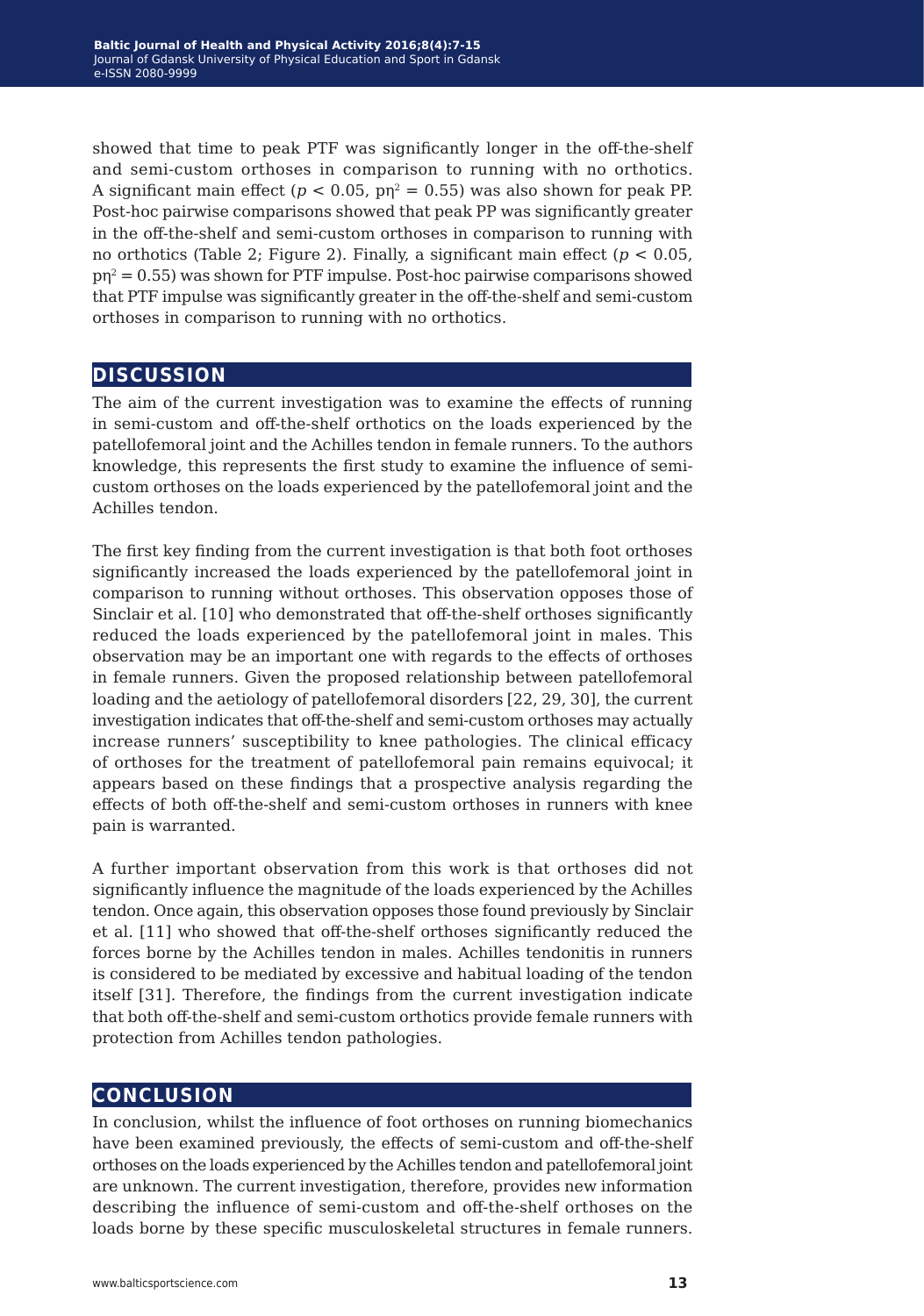On the basis of the fact that increased loading of the patellofemoral joint was observed when running with both off-the-shelfand semi-custom orthotics, the current investigation may provide insight into the clinical efficacy of orthotic intervention in females. Clinically, the current investigation indicates that foot orthoses, such as those examined in the current investigation, may place female runners at increased risk from patellofemoral disorders, although future prospective research is required before this can be substantiated.

#### **references**

- [1] van Gent BR, Siem DD, van Middelkoop M, van Os TA, Bierma-Zeinstra SS, Koes BB. Incidence and determinants of lower extremity running injuries in long distance runners: A systematic review. Br J Sport Med. 2007;41:469-480.
- [2] Robinson RL, Nee RJ. Analysis of hip strength in females seeking physical therapy treatment for unilateral patellofemoral pain syndrome. J Orthop Sports Phys Ther. 2007;37: 232-238.
- [3] Mills K, Blanch P, Chapman AR, McPoil TG, Vicenzino B. Foot orthoses and gait: A systematic review and meta-analysis of literature pertaining to potential mechanisms. Br J Sport Med. 2010;44:1035- 1046.
- [4] Sinclair J, Isherwood J, Taylor PJ. Effects of foot orthoses on kinetics and tibiocalcaneal kinematics in recreational runners. FAOJ. 2014;7:3-11.
- [5] Laughton CA, Davis IM, Hamill J. Effect of strike pattern and orthotic intervention on tibial shock during running. J App Biomech. 2003;19:153-168.
- [6] Fong DTP, Lam M.H, Lao MLM. Effect of medial arch-heel support in inserts on reducing ankle eversion: A biomechanics study. J Orthop Surg. 2008;3:7.
- [7] Telfer S, Abbott M, Steultjens M, Rafferty D, Woodburn J. Dose-response effects of customised foot orthoses on lower limb muscle activity and plantar pressures in pronated foot type. Gait Posture. 2013;38:443-449.
- [8] Ferber R, Benson B. Changes in multi-segment foot biomechanics with a heat-mouldable semi-custom foot orthotic device. J Foot Ankle Res. 2011;4:18.
- [9] Zifchock RA, Davis I. A comparison of semi-custom and custom foot orthotic devices in high- and low-arched individuals during walking. Clin Biomech. 2008;23:1287-1293.
- [10] Sinclair J, Vincent H, Selfe J, Atkins S, Taylor PJ, Richards J. Effects of foot orthoses on patellofemoral load in recreational runners. FAOJ. 2015;8:5-11.
- [11] Sinclair J, Isherwood J, Taylor PJ. Effects of foot orthoses on Achilles tendon load in recreational runners. Clin Biomech. 2014;29:956-958.
- [12] Sinclair J, Hobbs SJ, Taylor PJ, Currigan G, Greenhalgh A. The influence of different force and pressure measuring transducers on lower extremity kinematics measured during running. J App Biomech. 2014;31:166-172.
- [13] Sinclair J, Edmundson CJ, Brooks D, Hobbs SJ. Evaluation of kinematic methods of identifying gait events during running. Int J Sports Sci Eng. 2011;5:188-192.
- [14] Cappozzo A, Catani F, Della Croce U, Leardini A. Position and orientation in space of bones during movement: anatomical frame definition and determination. Clin Biomech. 1995;10:171-178.
- [15] Sinclair J, Hebron J, Taylor PJ. The Test-retest reliability of knee joint center location techniques. J App Biomech. 2015;31:117-121.
- [16] Graydon R, Fewtrell D, Atkins S, Sinclair J. The test-retest reliability of different ankle joint center location techniques. FAOJ. 2015;8:1-11.
- [17] Sinclair J, Taylor PJ, Currigan G, Hobbs SJ. The test-retest reliability of three different hip joint centre location techniques. Mov Sport Sci. 2014;83:31-39.
- [18] Selbie SW, Hamill J, Kepple TM. Three-dimensional kinetics. In: Robertson G, editor. Research methods in biomechanics 2013, 2nd Ed: Ch 7, 162-170.
- [19] Ward SR, Powers CM. The influence of patella alta on patellofemoral joint stress during normal and fast walking. Clin Biomech. 2004;19:1040-1047.
- [20] Bonacci J, Vicenzino B, Spratford W, Collins P. Take your shoes off to reduce patellofemoral joint stress during running. Br J Sports Med. 2014 Mar;48(6):425-8.
- [21] Sinclair J. Effects of barefoot and barefoot inspired footwear on knee and ankle loading during running. Clin Biomech. 2014;29:395-399.
- [22] Ho KY, Blanchette MG, Powers CM. The influence of heel height on patellofemoral joint kinetics during walking. Gait Posture. 2012;36:271-275.
- [23] van Eijden TM, Kouwenhoven E, Verburg J, Weijs WA. A mathematical model of the patellofemoral joint. J Biomech. 1986;19:219-229.
- [24] Powers CM, Lilley JC, Lee TQ. The effects of axial and multiplane loading of the extensor mechanism on the patellofemoral joint. Clin Biomech. 1998;13:616-624.
- [25] Self BP, Paine D. Ankle biomechanics during four landing techniques. Med Sci Sports Exerc. 2001;33:1338-1344.